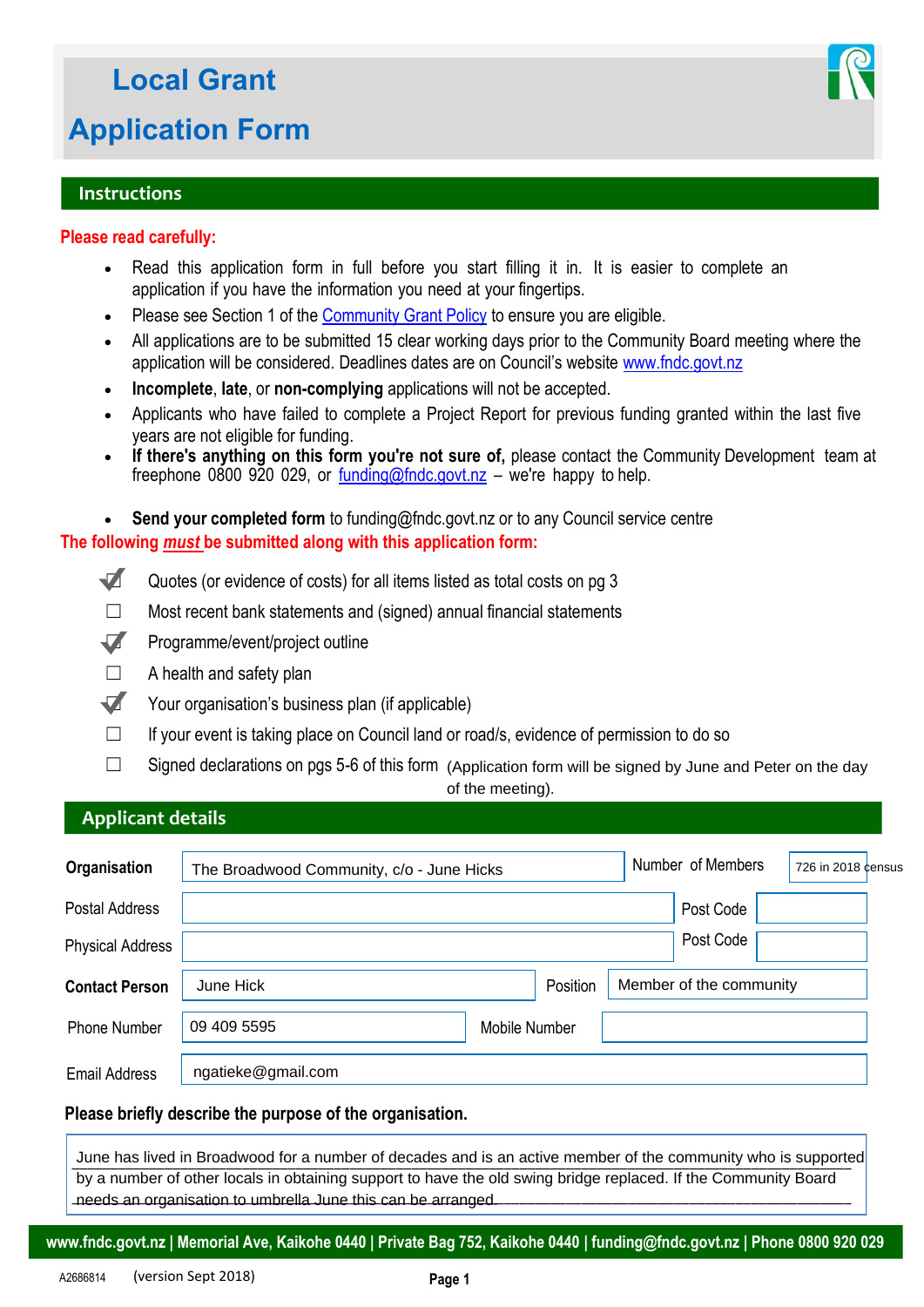

## **Project Details**

|                                                                                                             |                               |  | Which Community Board is your organisation applying to (see map Schedule A)?                                                                                                                                                                                                                                                                                                                                                                                                                                                                                                                                                                                                                                                                                                                                                                    |        |                          |            |                     |
|-------------------------------------------------------------------------------------------------------------|-------------------------------|--|-------------------------------------------------------------------------------------------------------------------------------------------------------------------------------------------------------------------------------------------------------------------------------------------------------------------------------------------------------------------------------------------------------------------------------------------------------------------------------------------------------------------------------------------------------------------------------------------------------------------------------------------------------------------------------------------------------------------------------------------------------------------------------------------------------------------------------------------------|--------|--------------------------|------------|---------------------|
| H                                                                                                           | Te Hiku                       |  | Kaikohe-Hokianga                                                                                                                                                                                                                                                                                                                                                                                                                                                                                                                                                                                                                                                                                                                                                                                                                                | $\Box$ | Bay of Islands-Whangaroa |            |                     |
| Clearly describe the project or event:                                                                      |                               |  |                                                                                                                                                                                                                                                                                                                                                                                                                                                                                                                                                                                                                                                                                                                                                                                                                                                 |        |                          |            |                     |
| Name of Activity                                                                                            |                               |  | Broadwood Bridge Reinstatement Feasibility Review                                                                                                                                                                                                                                                                                                                                                                                                                                                                                                                                                                                                                                                                                                                                                                                               |        | Date                     |            | Completed June 2022 |
| Location                                                                                                    | Broadwood, Northland          |  |                                                                                                                                                                                                                                                                                                                                                                                                                                                                                                                                                                                                                                                                                                                                                                                                                                                 | Time   | N/A                      |            |                     |
|                                                                                                             |                               |  | Will there be a charge for the public to attend or participate in the project or event?                                                                                                                                                                                                                                                                                                                                                                                                                                                                                                                                                                                                                                                                                                                                                         |        |                          | $\Box$ Yes | $\sqrt{ }$ No       |
| If so, how much?                                                                                            | N/A                           |  |                                                                                                                                                                                                                                                                                                                                                                                                                                                                                                                                                                                                                                                                                                                                                                                                                                                 |        |                          |            |                     |
|                                                                                                             |                               |  | Outline your activity and the services it will provide. Tell us:                                                                                                                                                                                                                                                                                                                                                                                                                                                                                                                                                                                                                                                                                                                                                                                |        |                          |            |                     |
|                                                                                                             |                               |  |                                                                                                                                                                                                                                                                                                                                                                                                                                                                                                                                                                                                                                                                                                                                                                                                                                                 |        |                          |            |                     |
| $\bullet$                                                                                                   |                               |  | Who will benefit from the activity and how; and                                                                                                                                                                                                                                                                                                                                                                                                                                                                                                                                                                                                                                                                                                                                                                                                 |        |                          |            |                     |
| $\bullet$                                                                                                   |                               |  | How it will broaden the range of activities and experiences available to the community.                                                                                                                                                                                                                                                                                                                                                                                                                                                                                                                                                                                                                                                                                                                                                         |        |                          |            |                     |
| The feasibility study will focus on:<br>- technical assessments to inform site option include<br>* ecology, | * planning and property,      |  | warped several years ago. Two submissions were received during the Long Term Plan submissions requesting that the<br>bridge either be repaired or rebuilt as soon as possible. Staff recommendation noted that the<br>bridge would shortly be demolished - which was completed by Council in May/June 2021.<br>This project offers a huge opportunity for the Broadwood and North Hokianga community. It provides a rare<br>opportunity to draw more locals and tourists to the area. The project has overwhelming community support, which<br>has led to the securing of some project funding. Completing a feasibility study will ensure that the development is<br>undertaken in a considered manner, with local knowledge and technical experience.<br>- multi criteria options route, including several bridge types in several locations. |        |                          |            |                     |
|                                                                                                             | landscape architecture/design |  |                                                                                                                                                                                                                                                                                                                                                                                                                                                                                                                                                                                                                                                                                                                                                                                                                                                 |        |                          |            |                     |
| * survey<br>* geotechnical                                                                                  |                               |  |                                                                                                                                                                                                                                                                                                                                                                                                                                                                                                                                                                                                                                                                                                                                                                                                                                                 |        |                          |            |                     |
| * structural                                                                                                |                               |  |                                                                                                                                                                                                                                                                                                                                                                                                                                                                                                                                                                                                                                                                                                                                                                                                                                                 |        |                          |            |                     |
| * civil                                                                                                     |                               |  |                                                                                                                                                                                                                                                                                                                                                                                                                                                                                                                                                                                                                                                                                                                                                                                                                                                 |        |                          |            |                     |
|                                                                                                             | * cost estimation; and        |  |                                                                                                                                                                                                                                                                                                                                                                                                                                                                                                                                                                                                                                                                                                                                                                                                                                                 |        |                          |            |                     |
| - consultation with mana whenua and community.                                                              | * constructibility.           |  |                                                                                                                                                                                                                                                                                                                                                                                                                                                                                                                                                                                                                                                                                                                                                                                                                                                 |        |                          |            |                     |
|                                                                                                             |                               |  | The feasibility report will also support business case applications for additional funding. It is clear that the \$100,000<br>set aside for this bridge in the LTP is not going to cover the costs of replacing this bridge and that the community                                                                                                                                                                                                                                                                                                                                                                                                                                                                                                                                                                                              |        |                          |            |                     |
| will need to secure additional funding.                                                                     |                               |  |                                                                                                                                                                                                                                                                                                                                                                                                                                                                                                                                                                                                                                                                                                                                                                                                                                                 |        |                          |            |                     |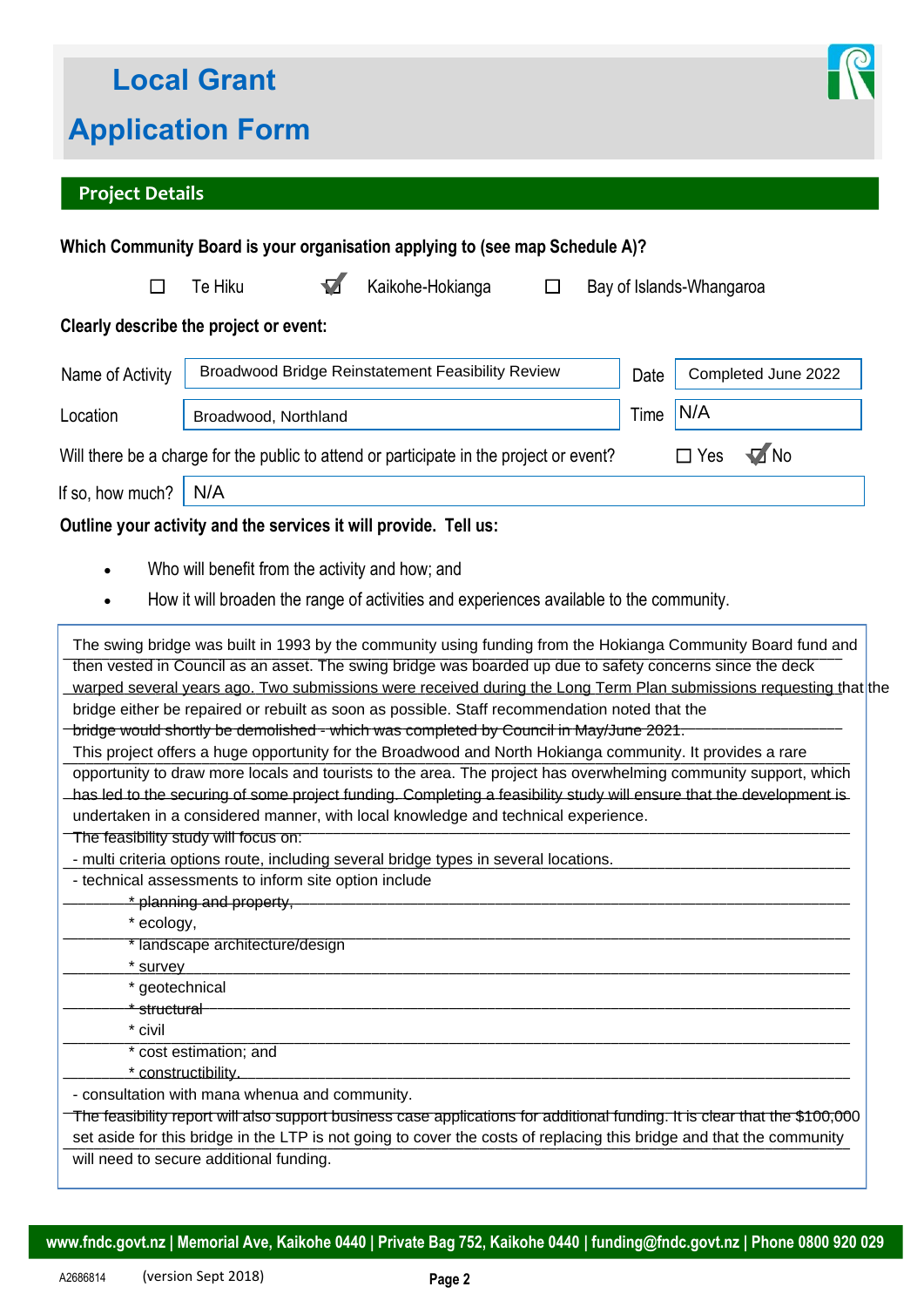

## **Project Cost**

**Provide a detailed costs estimate for the activity. Funding requested may not exceed 50% of the total cost.** 

*Total Cost - provide the total amount of the estimated quoted cost against the appropriate item.* 

*Amount Requested - provide (against the item) the amount the Board is being requested to contribute.* 

## *Please Note:*

- You need to provide quotes (or evidence of costs) for everything listed in the total costs column
- If your organisation is GST registered, all requested amounts must be GST exclusive.
- Do not enter cents round the values up or down to the nearest dollar
- Do not use the dollar sign  $(\$)$  just enter the dollar value
- If you are applying for operating costs of a programme, please attach a programme outline

| <b>Expenditure</b>                           | <b>Total Cost</b>           | <b>Amount Requested</b>     |
|----------------------------------------------|-----------------------------|-----------------------------|
| Rent/Venue Hire                              |                             |                             |
| Advertising/Promotion                        |                             |                             |
| Facilitator/Professional Fees <sup>2</sup>   | \$46,412.00 (excluding GST) | \$46,412.00                 |
| Administration (incl. stationery/copying)    | \$2,320.00 (excluding GST)  | \$2,320.00                  |
| <b>Equipment Hire</b>                        |                             |                             |
| Equipment Purchase (describe)                |                             |                             |
|                                              |                             |                             |
| <b>Utilities</b>                             |                             |                             |
| Hardware (e.g. cement, timber, nails, paint) |                             |                             |
| Consumable materials (craft supplies, books) |                             |                             |
| Refreshments                                 |                             |                             |
| Travel/Mileage                               |                             |                             |
| Volunteer Expenses Reimbursement             |                             |                             |
| Wages/Salary                                 |                             | not applicable              |
| Volunteer Value (\$20/hr)                    | \$5,500.00                  | not applicable              |
| Other (describe)                             |                             |                             |
|                                              |                             |                             |
| <b>TOTALS</b>                                | \$54,232.00                 | \$56,041.80 (including GST) |

 $2$  If the application is for professional or facilitator fees, a job description or scope of work must be attached.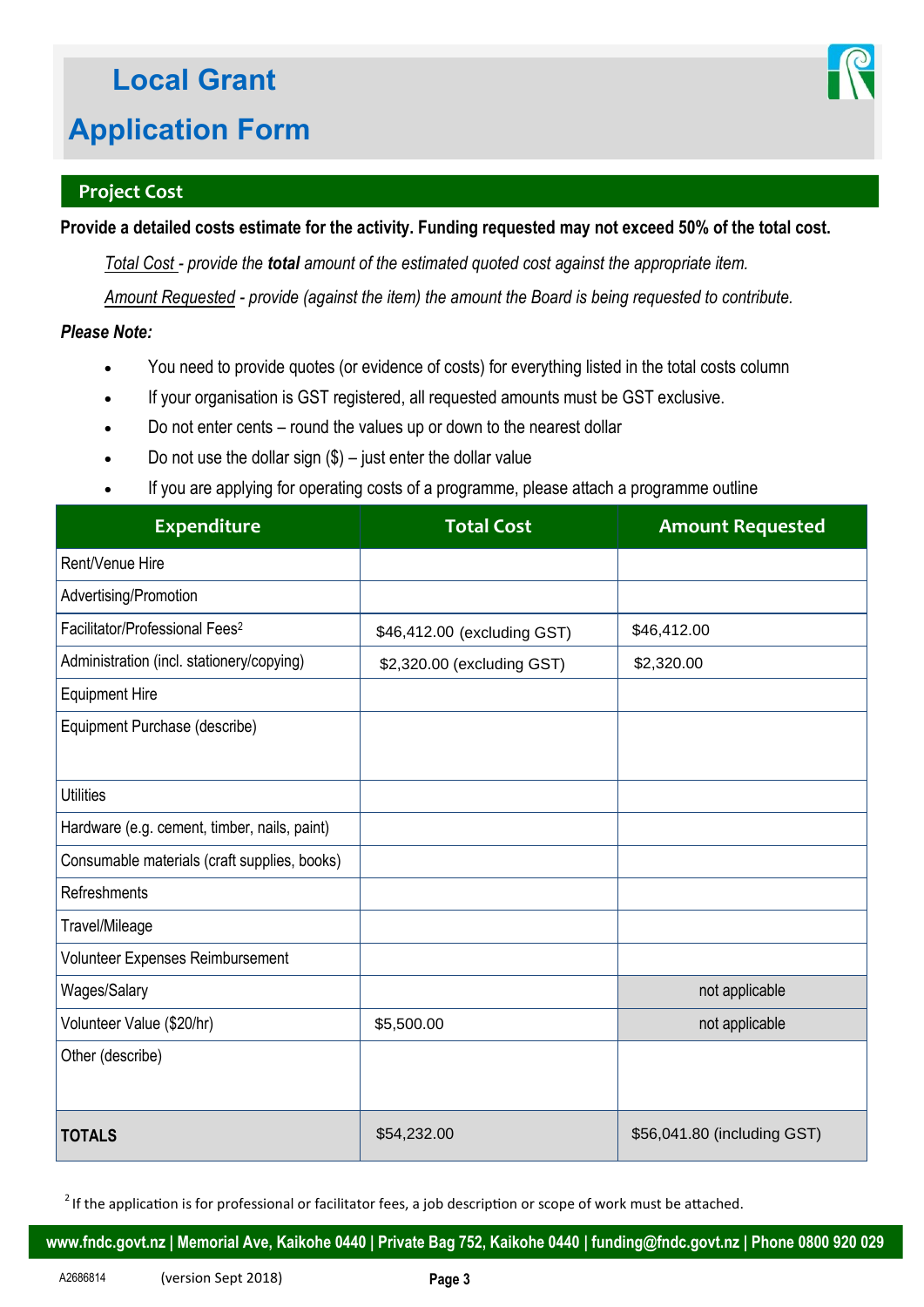## **Local Grant**

## **Application Form**



## **Financial Information**

| Is your organisation registered for GST?                          | $\Box$ Yes $\Box$ No |        | <b>GST Number</b> |  |
|-------------------------------------------------------------------|----------------------|--------|-------------------|--|
| How much money does your organisation currently have?             |                      | \$0.00 |                   |  |
| How much of this money is already committed to specific purposes? |                      |        |                   |  |

| How much money does your organisation currently have?                                                                                                                                                                                                                                                                    | \$0.00                 |                 |
|--------------------------------------------------------------------------------------------------------------------------------------------------------------------------------------------------------------------------------------------------------------------------------------------------------------------------|------------------------|-----------------|
| How much of this money is already committed to specific purposes?                                                                                                                                                                                                                                                        |                        |                 |
| List the purpose and the amounts of money already tagged or committed (if any):                                                                                                                                                                                                                                          |                        |                 |
| <b>Purpose</b>                                                                                                                                                                                                                                                                                                           |                        | <b>Amount</b>   |
| This project has not yet been affiliated with an established organisation, however there is some that could be<br>utilised for this project or otherwise a separate group may need to be set up. Out community members are well<br>experienced in financial management of community/organisation groups.<br><b>TOTAL</b> |                        |                 |
| Please list details of all other funding secured or pending approval for this project (minimum 50%):                                                                                                                                                                                                                     |                        |                 |
| <b>Funding Source</b>                                                                                                                                                                                                                                                                                                    | <b>Amount</b>          | <b>Approved</b> |
| Far North District Council - Long Term Plan                                                                                                                                                                                                                                                                              | \$103,000.00 (2022-23) | Pending<br>Yes. |

## **Please list details of all other funding secured or pending approval for this project (minimum 50%):**

| <b>Funding Source</b>                                                                                                                                                | Amount                 | <b>Approved</b> |
|----------------------------------------------------------------------------------------------------------------------------------------------------------------------|------------------------|-----------------|
| Far North District Council - Long Term Plan                                                                                                                          | \$103,000.00 (2022-23) | Ye s<br>Pending |
| The project will likely require additional funding and this feasibility stage will help us                                                                           |                        | Pending<br>Yes  |
| to understand what the costs might be. We plan to apply for additional funding from<br>such organisations as the MBIE Tourism Infrastructure Fund, Foundation North, |                        | Pending<br>Yes  |
| Lotteries and others.                                                                                                                                                |                        | Yes<br>Pending  |
|                                                                                                                                                                      |                        | Yes<br>Pending  |

## **Please state any previous funding the organisation has received from Council over the last five years:**

| Purpose | <b>Amount</b> | <b>Date</b> | <b>Project Report<br/>Submitted</b> |
|---------|---------------|-------------|-------------------------------------|
|         |               |             | Y -<br>N                            |
|         |               |             | V –<br>N                            |
|         |               |             | N                                   |
|         |               |             |                                     |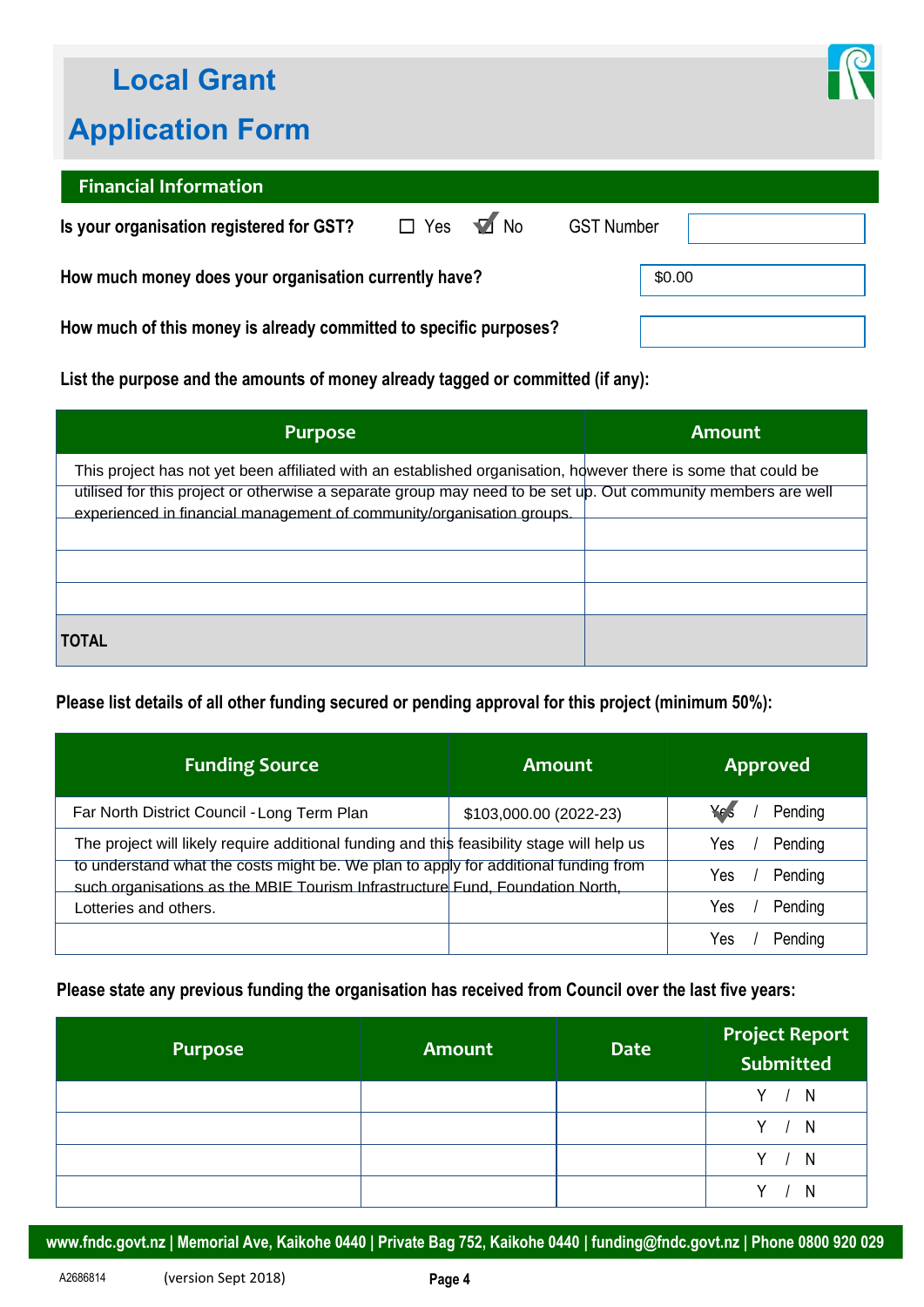## **Privacy Information**

The information you have provided on this form is required so that your application for funding can be processed. Once this application is lodged with the Council it becomes public information and may be made available on the Council's website. **If there is sensitive information in the proposal or personal details you wish to be withheld, please advise.** These details are collected to inform the general public and community groups about all funding applications which have been submitted to the Far North District Council.

## **Applicant Declaration**

*This declaration must be signed by two people from your organisation who are 18 years of age or older with the authority to sign on behalf of the organisation. Signatories cannot be an undischarged bankrupt, cannot be immediately related, cannot be partners, and cannot live at the same address. They must have a daytime contact phone number and be contactable during normal business hours.* 

#### **On behalf of: (full name of organisation)**

June Hick and Peter McCraith on behalf of the Broadwood Community

#### **We, the undersigned, declare the following:**

In submitting this application:

- 1. We have the authority to commit our organisation to this application and we have been duly authorised by our governing body.
- 2. We acknowledge and agree that the Far North District Council may disclose or obtain information related to the funding of the organisation from any other government department or agenda, private person, or organisation.
- 3. We have attached our organisation's most recent statement of income and expenditure, annual accounts, or other financial documents that demonstrate its ability to manage a grant.
- 4. Individuals associated with our organisation will not receive a salary or any other pecuniary gain from the proceeds of any grant money arising from this application.
- 5. The details given in all sections of this application are true and correct to the best of our knowledge, and reasonable evidence has been provided to support our application.
- 6. We have the following set of internal controls in place:
	- Two signatories to all bank accounts (if applicable)
	- A regularly maintained and current cashbook or electronic equivalent
	- A person responsible for keeping the financial records of the organisation
	- A regularly maintained tax record (if applicable)
	- A regularly maintained PAYE record (if applicable)
	- The funding and its expenditure shown as separate entries in the cash book or as a note to the accounts
	- Tracking of different funding, e.g. through a spreadsheet or journal entry
	- Regular financial reporting to every full meeting of the governing body

#### **Signatory One** Signatory Two

June Hick **Peter McCraith**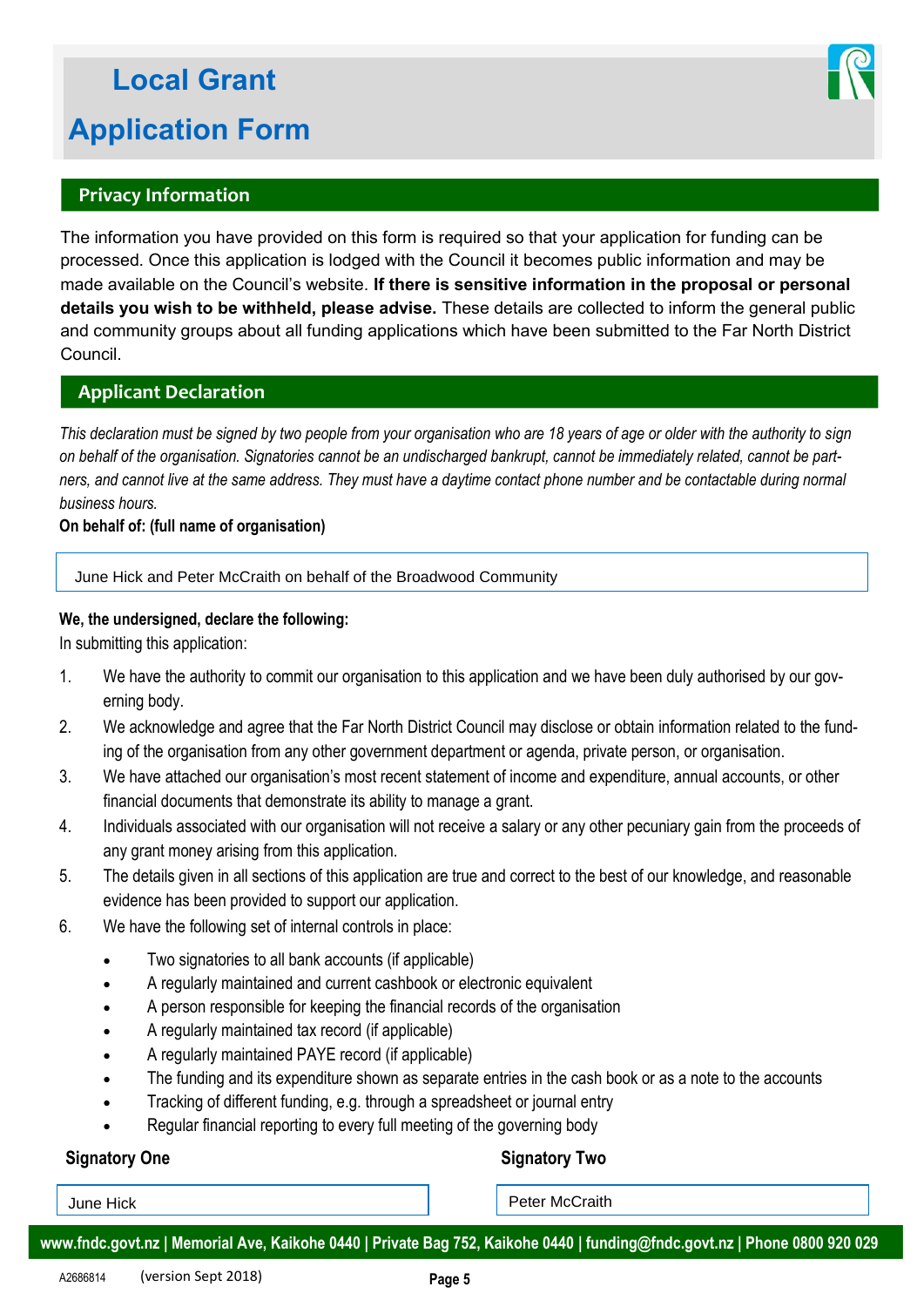

#### **We agree to the following conditions if we are funded by Local Community Grant Funding:**

- 1. To uplift any funding granted within 3 months of the date on the letter of agreement. Failure to do so will result in loss of the grant money.
- 2. To spend the funding within 12 months of the date of grant approval unless written approval for an extension is obtained from Council before that 12 month period ends.
- 3. To spend the funding only for the purpose(s) approved by Far North District Council unless written approval for a change of purpose(s) is obtained **in advance** from the Community Board.
- 4. To return to the Far North District Council any portion of the funding that we do not spend. If our payment includes GST we will return the GST component of the amount to be returned.
- 5. To acknowledge the receipt of Community Board funds as a separate entry in our accounts, or in a note to our accounts, in our organisation's annual report.
- 6. To acknowledge any financial contribution from Far North District Council on signage and in any publicity relating to the project. Contact Governance Support for digital imagery.
- 7. To make available any files or records that relate to the expenditure of this funding for inspection if requested by the Far North District Council or its auditors.
- 8. To complete and return a Project Report within **two months** of the end of the project, or, if the activity is ongoing, within two months of the funding being spent. Applicants who fail to provide a project report within this timeframe will not be considered for funding for stand-down period of five years.
- 9. To inform the Far North District Council of significant changes in our organisation before this application has been considered, or the funding has been fully used and accounted for (such as change in contact details, office holders, financial situation, intention to wind up or cease operations, or any other significant event).
- 10. To lay a complaint with the Police and notify the Far North District Council immediately if any of the funding is stolen or misappropriated.

## **Signatory One**

| Name                 | June Hick                                                                                                                 | Position      | Local Resident        |
|----------------------|---------------------------------------------------------------------------------------------------------------------------|---------------|-----------------------|
| Postal Address       |                                                                                                                           |               | Post Code             |
| Phone Number         | 09 409 5595                                                                                                               | Mobile Number |                       |
| Signature            |                                                                                                                           |               | Date                  |
| <b>Signatory Two</b> |                                                                                                                           |               |                       |
| Name                 | Peter McCraith                                                                                                            | Position      | <b>Local Resident</b> |
| Postal Address       |                                                                                                                           |               | Post Code             |
| <b>Phone Number</b>  |                                                                                                                           | Mobile Number |                       |
| Signature            |                                                                                                                           |               | Date                  |
|                      | www.fndc.govt.nz   Memorial Ave, Kaikohe 0440   Private Bag 752, Kaikohe 0440   funding@fndc.govt.nz   Phone 0800 920 029 |               |                       |